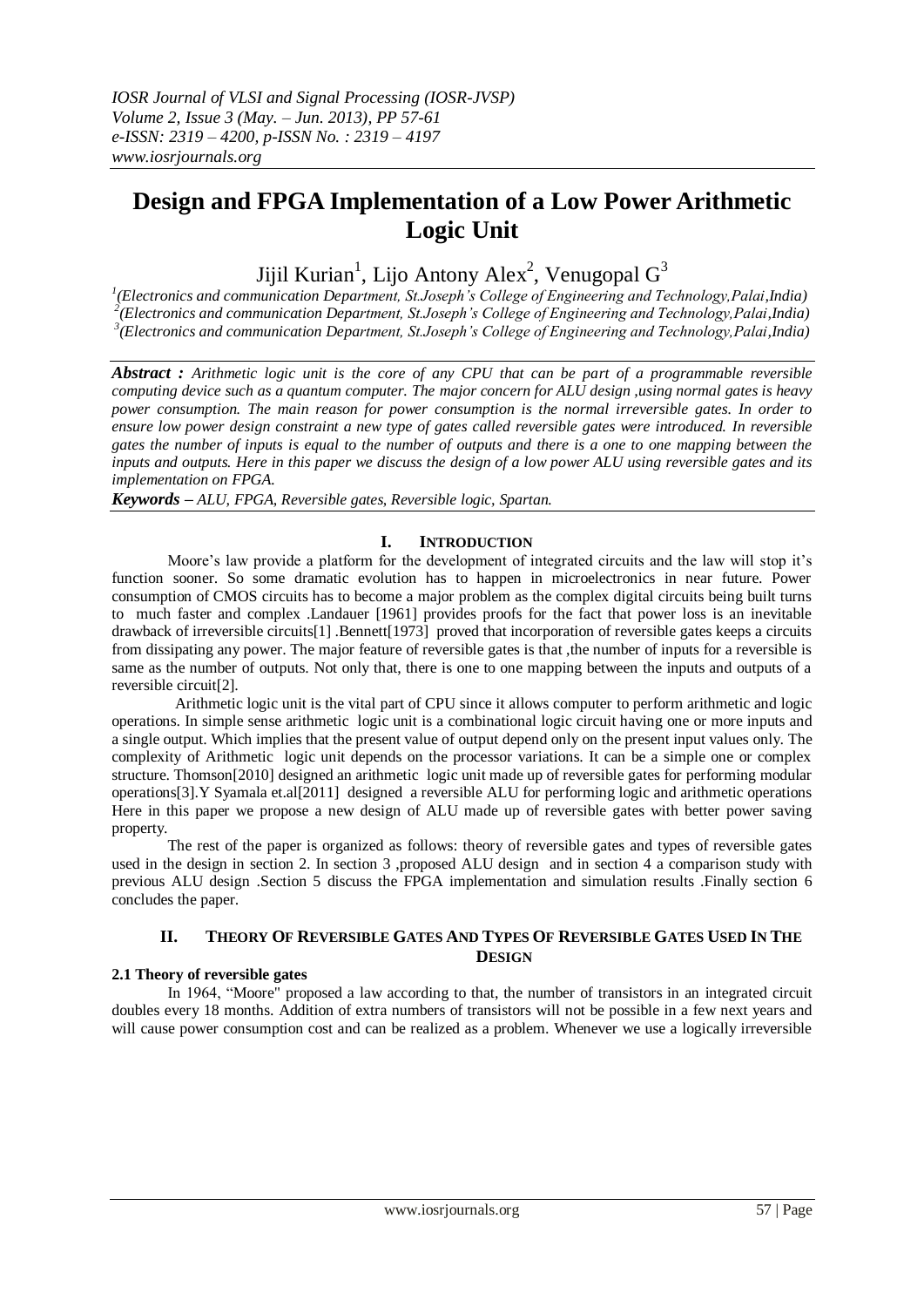gate it will dissipate energy into the environment. Let us illustrate this with an example as shown in Fig 1.



#### Figure 1: Irreversible XOR gate

 Consider a two input XOR gate with both the inputs zero .Definitely we will get a value `zero' in the output. Here in this process we lost a bit of information .This information loss can be treated as energy loss. One bit of information loss dissipates `kTln2' of energy where `k' is the Boltzmann's constant and `T` is the absolute temperature of the system. So the solution is Reversibility. In reversible computation the power dissipation under idle physical circumstances is zero because reversible computation does not result any kind of information loss . Today reversible computation became an interesting area of research because of reduced heat dissipation there by allowing higher densities and higher speed to circuits. Thus, energy dissipation is proportional to the number of bits lost during computation. The reversible circuits do not lose information and can generate unique output from specified inputs and vice versa (there is a one-to-one mapping between inputs and outputs).This can be illustrated as shown in Fig .2.



### Figure 2: Reversible XOR gate

 An n-input n-output function F is said to be reversible if there is a one-to-one correspondence between the inputs and the outputs. Therefore, the input vector can be uniquely determined from the output vector. As per Landauer/Bennett[1][2] all the operations required in computation can be performed in reversible manner thus dissipating no heat. A deterministic device is said to be logically reversible if it's inputs and outputs are retrievable from each other and physically reversible which implies the device can run backwards. An `m' input `k' output Boolean function  $f(x1,x2,x3,x4,x5,xn)$  is called as a reversible function if ,

1. The number of inputs is equal to the number of outputs.

2. Each input pattern maps to a unique output pattern. In reversible logic vector of input states can always be reconstructed from vector of output states since it has a one to one mapping between the vectors of inputs and vector of outputs.

### **2.2 Types of reversible gates used in the design**

Gates which are designed based on the reversible logic are called reversible gates. Reversible are circuits (gates) that have one to one mapping between vectors of inputs and outputs; thus the vector of input states can be always reconstructed from the vector of output states Several reversible gates have been proposed over the years. The main types of gates used for the design of ALU are,

### **2.2.1 YAG gate**

Logical AND and OR functions can be realized using this gate and its quantum cost is 4 as shown in Fig .3[3].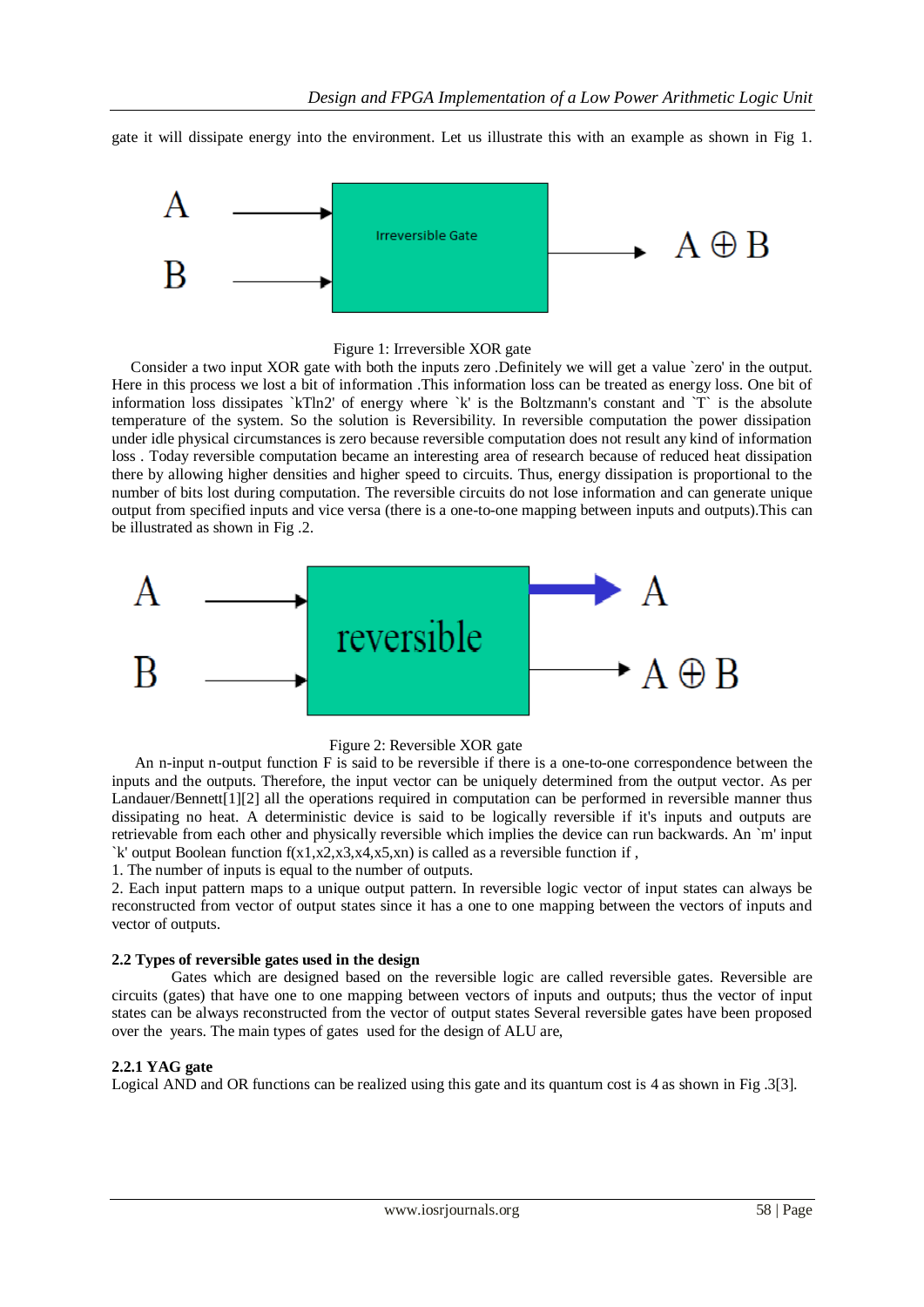

Figure 3:YAG gate

## **2.2.2 Feynman gate**

Feynman gate is a 2\*2 one through reversible gate as shown in Fig 4. The input vector is I(A, B) and the output vector is  $O(P, Q)$ . The outputs are defined by P=A, Q=A xor B. Quantum cost of a Feynman gate is 1[4].



Figure 4:Feynman gate

## **2.2.3 Fredkin Gate**

Fig 5 shows a 3\*3 Fredkin gate. The input vector is I (A, B, C) and the output vector is O (P, Q, R). The output is defined by P=A,  $Q=A'B$  xor AC and R=A'C xor AB. Quantum cost of a Fredkin gate is 5[5].



Figure 5:Fredkin gate

# **2.2.4 DPG gate**

Fig 6 shows a Double Peres Gate. The input vector is I (A, B, C, D) and the output vector is O (P, Q, R, S). P=A,Q=A B, R=A B D and S=(A B) D AB C. The full adder using DPG is obtained with C=0 and D= Cin and its quantum cost is equal to 6 **[6].**



Figure 6:DPG gate

# **III. Proposed Alu Design**

An ALU is the critical core component of a microprocessor .ALU performs the instruction execution functionality. An ALU is a multifunctional unit the conditionally performs one functionality at a time depending on the selection inputs. A one bit ALU that performs four operations is shown in Fig 7.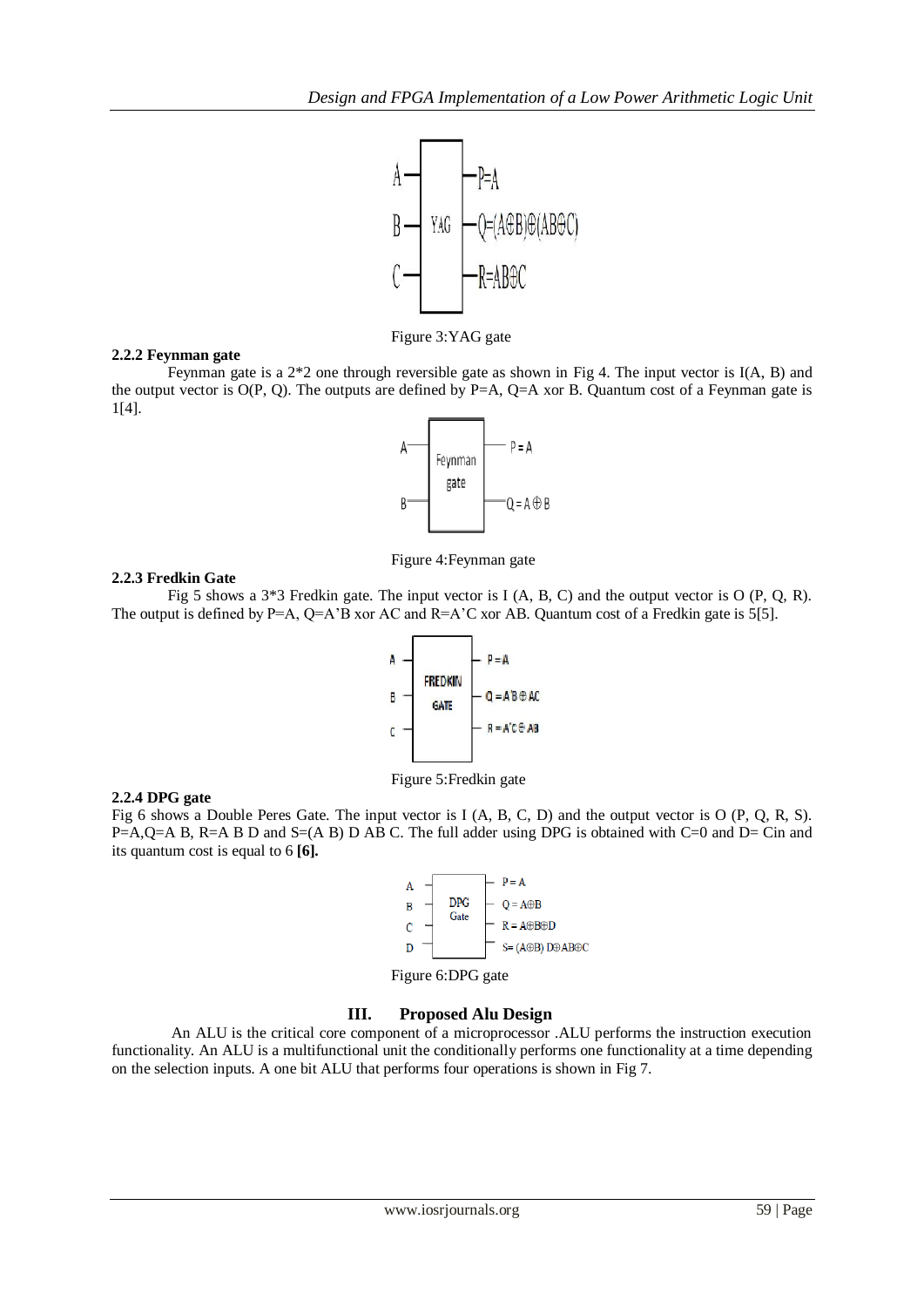



In the actual design of ALU using reversible gates seven basic reversible gates are used. They are (2 Feynman, 3 Fredkin,1 YAG,1 DPG).Fig 8 shows the realization of ALU using reversible gates.





 The major parameters which determine the quality of a reversible design are number of gates, number of garbage outputs and quantum cost. Garbage output are the outputs which are not used for further calculations. Quantum cost is the number of  $1x1$  or  $2x2$  gates that are used in the circuit. For our design these parameters are Seven gates ,four garbage outputs and the total quantum cost is 27.The main control bit is enable bit. For the proper operation of the circuit enable bit need to be set as logic zero.

# **IV. Comparison Study**

We propose a new design by comparing it with a design from the design in [3]. The main design parameters that used for comparison study are number of gates, number of garbage outputs, and quantum cost. The comparison study reveals that our design is better that the previous design from [3] in terms of garbage outputs and quantum cost. The comparison study is shown if Table 1

| Table1:Comparison study. |                 |                     |
|--------------------------|-----------------|---------------------|
| Parameters               | Previous design | New proposed design |
| Gate count               |                 |                     |
| Garbage outputs          |                 |                     |
| Quantum cost             |                 |                     |

# **V. Fpga Implementation And Simulation Results**

Software tool Model Sim was used for simulation and verification of function of developed design. Simulation is oriented to Spartan 3 AN FPGA chip and hardware prototype of the computer is built-up with use of Xilinx Spartan 3 PCIe Starter board as the hardware platform of the prototype Fig. 9.There is an FPGA chip Xilinx Spartan 3 XC3S1000-4FG676 with 676 pins in FBGA package in the centre of development board and it works on 50 MHz clock frequency.